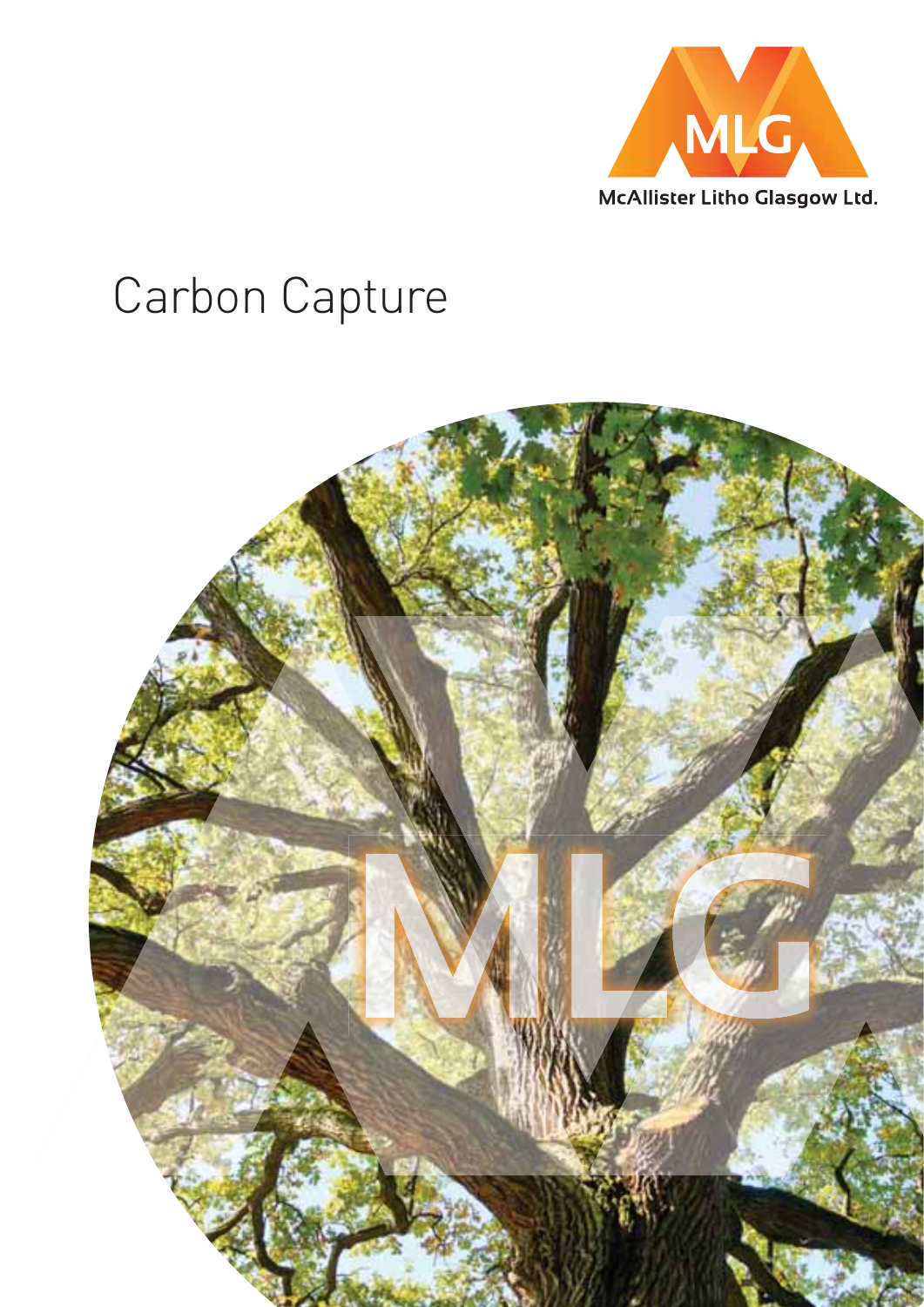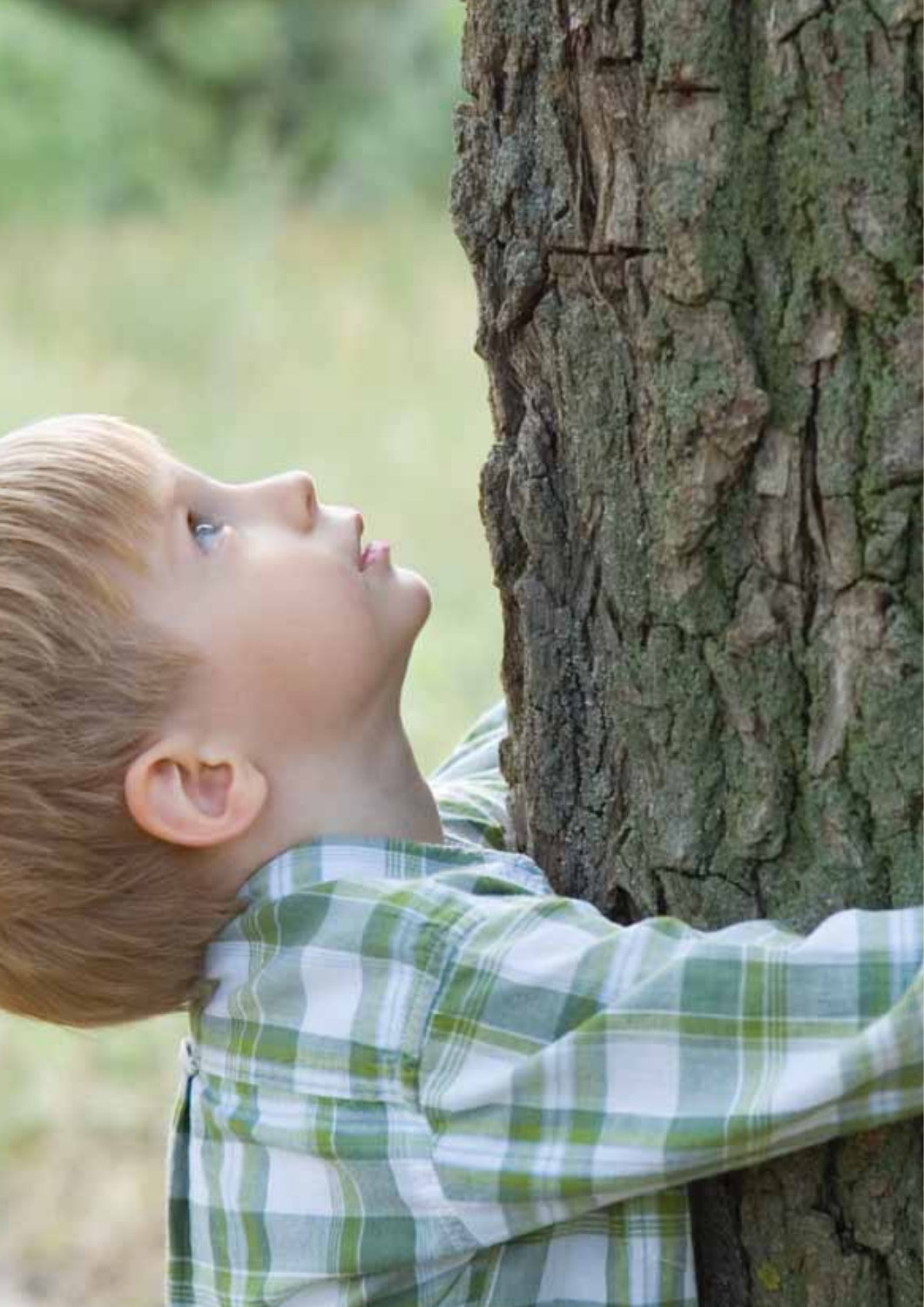**McAllister Litho Glasgow is offering customers and their clients the opportunity to capture the CO2 emissions from their paper purchases by planting native woodland, right here in the UK, through the Woodland Trust and the Woodland Carbon scheme.**

### **AMEN** How it works

- l When you place your paper order you may elect to capture the carbon from the manufacture and distribution of the paper
- The amount of CO<sub>2</sub> generated in the production
- **If** This amount is added as a separate item on your invoice
- We will send you a certificate and the Woodland Carbon logo which may be used in conjunction with the paper purchased to demonstrate your commitment to using reduced CO<sup>2</sup> paper
- All Carbon Capture charges will be paid to the Woodland Trust who will plant woodland at one of their accredited woodland creation sites in the UK

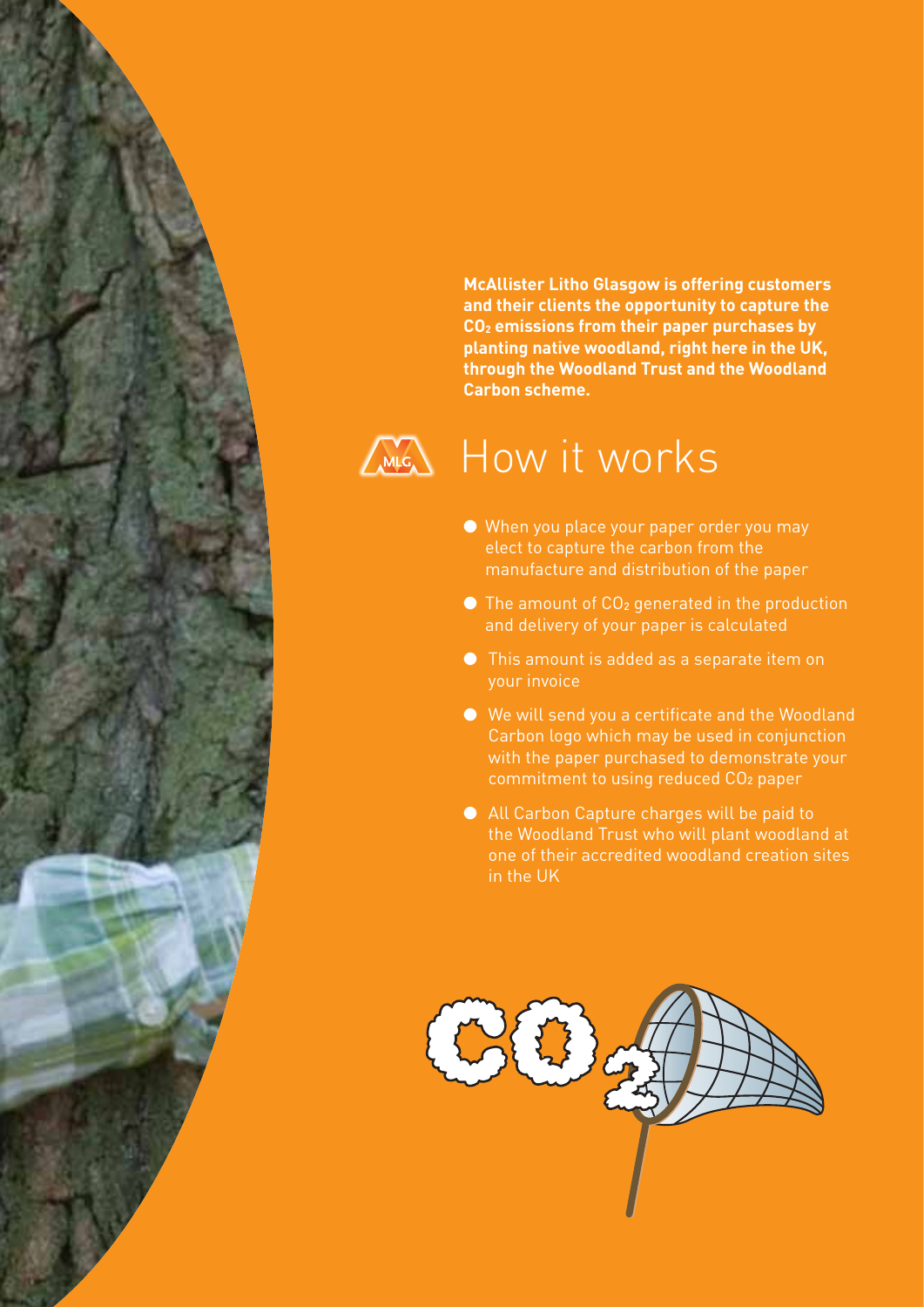# What is Woodland Carbon?

Woodland Carbon is an accredited, award-winning carbon removal scheme that is operated under the Government's 2011 Woodland Carbon Code.

Organisations looking to reduce their environmental impact and mitigate their carbon emissions can fund tree planting with the Woodland Trust, the UK's leading woodland conservation charity. It is estimated that 25m<sup>2</sup> of native British woodland captures and stores at least 1 tonne of CO2. To find out more please visit www.woodlandcarbon.co.uk

### Use the Woodland Carbon logo

When you choose Carbon Capture products from McAllister Litho Glasgow, you and your clients may use a specially developed logo on all print jobs where the CO2 has been captured from the paper purchases. The logo will contain a reference number that relates to the original invoice providing confirmation and traceability. Using the Woodland Carbon logo enhances your brand and reinforces your environmental message.

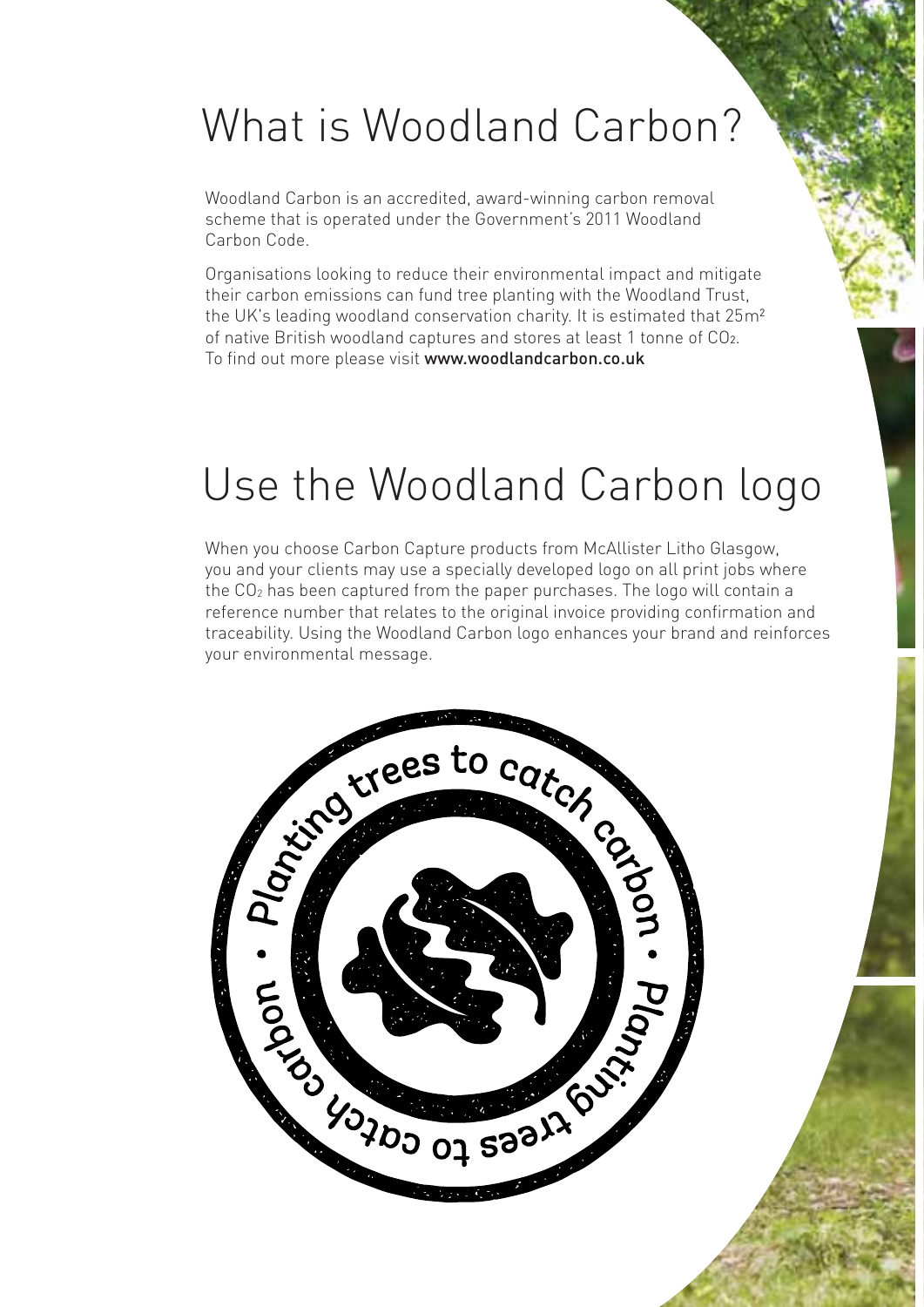





















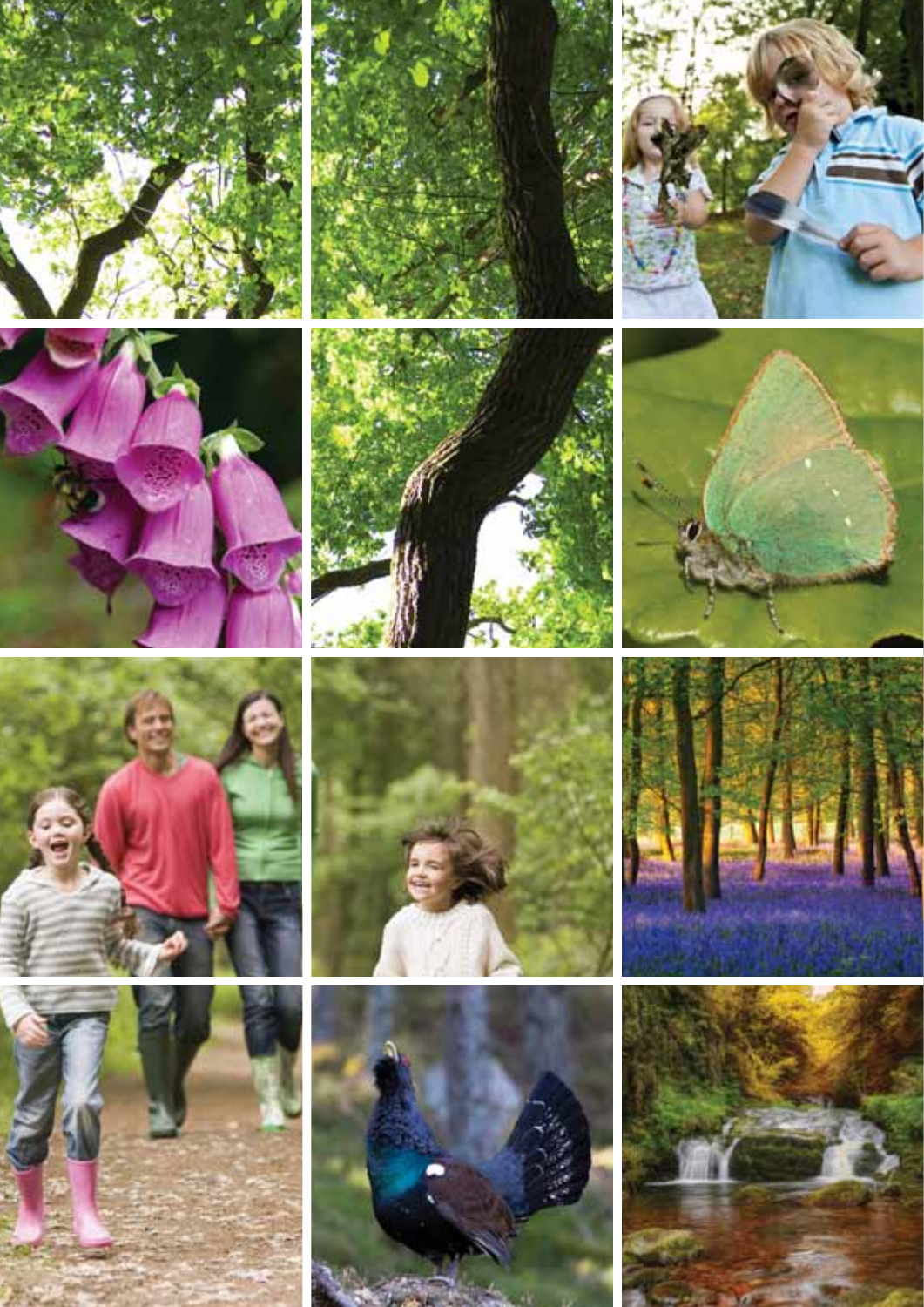## About the Woodland Trust

The Woodland Trust aims to improve the landscape of Britain by planting more trees and protecting our national heritage of precious ancient woodland. Its vision is a UK rich in native woods and trees enjoyed and valued by everyone and they work to deliver three guiding principles:

- i) To enable the creation of more native woods and places rich in trees.
- ii) To protect native woods, trees and their wildlife for the future.
- iii) To inspire everyone to enjoy and value woods and trees.

The Trust looks after over 1,200 woodlands which have free and easy access for everyone to enjoy. With a member and supporter base of over 400,000 people its work and influence is growing year on year. Premier recognises the vital role that the charity plays in securing a sustainable future through trees, improving biodiversity and protecting the habitat of native wildlife.

#### The UK is one of the least wooded countries in Europe, with just 13 per cent tree cover compared to the European average of 44 per cent.

The Woodland Trust has established home-grown woodland creation projects that offer companies same time, organisations will also be supporting projects that improve biodiversity, enhance social well-being, help the landscape adapt to climate change and ensure the UK is no longer one of the least wooded nations in Europe. Woodland Carbon provides a strong external message but also has tangible outcomes – trees that can be seen and visited throughout the UK.

#### www.woodlandtrust.org.uk

The Woodland Trust is a charity registered in England and Wales (No 294344) and in Scotland (No SC038885)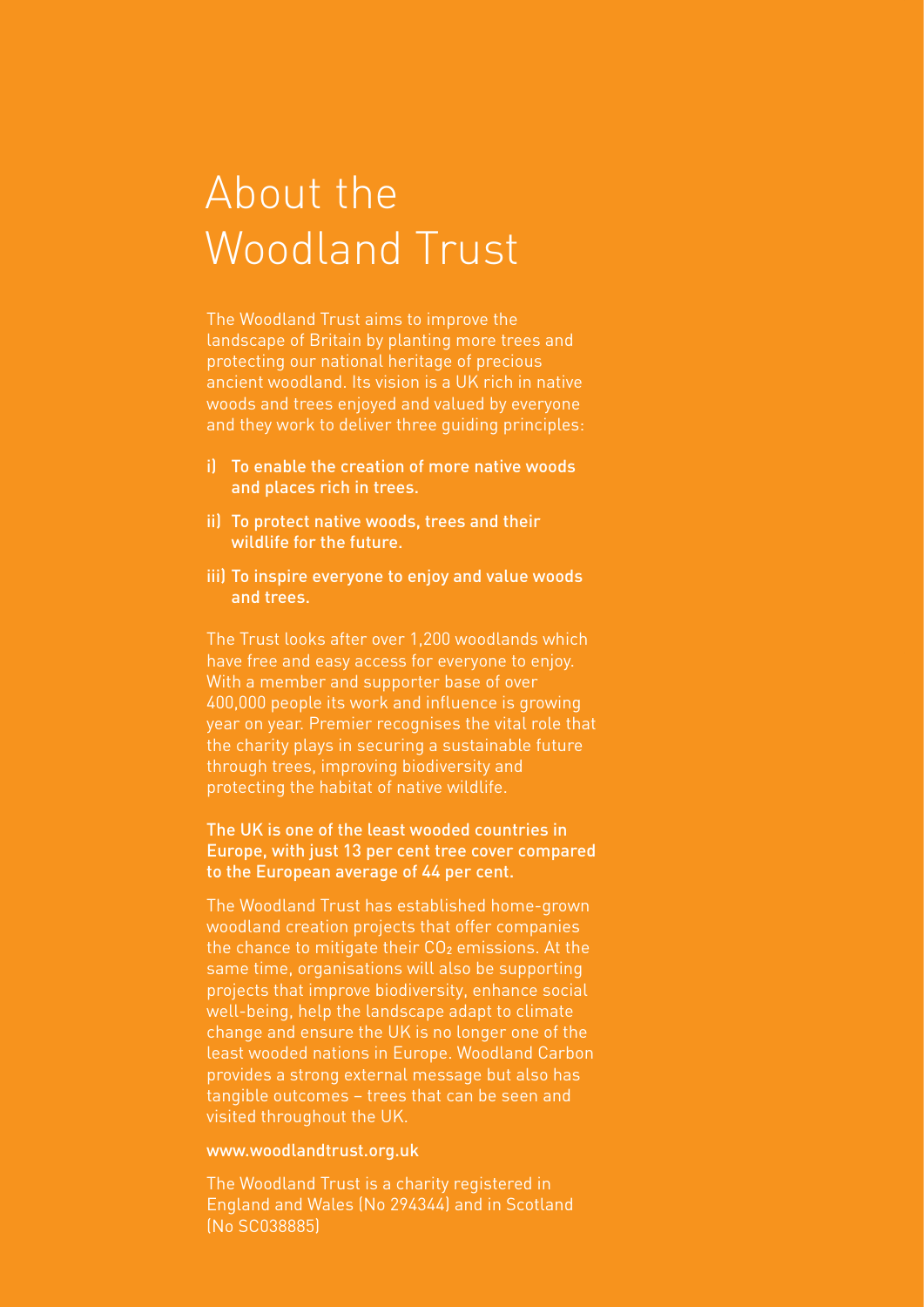

# Carbon Capture benefits your business

Environmental issues are becoming more and more important to organisations of all sizes and a carbon reduction strategy often provides a commercial advantage including:

- **•** Providing a reduced carbon solution for you and your customers
- A tangible demonstration of your company's responsible approach to the environment
- **ID** Use of The Woodland Carbon logo to enhance your own and your customer's brand